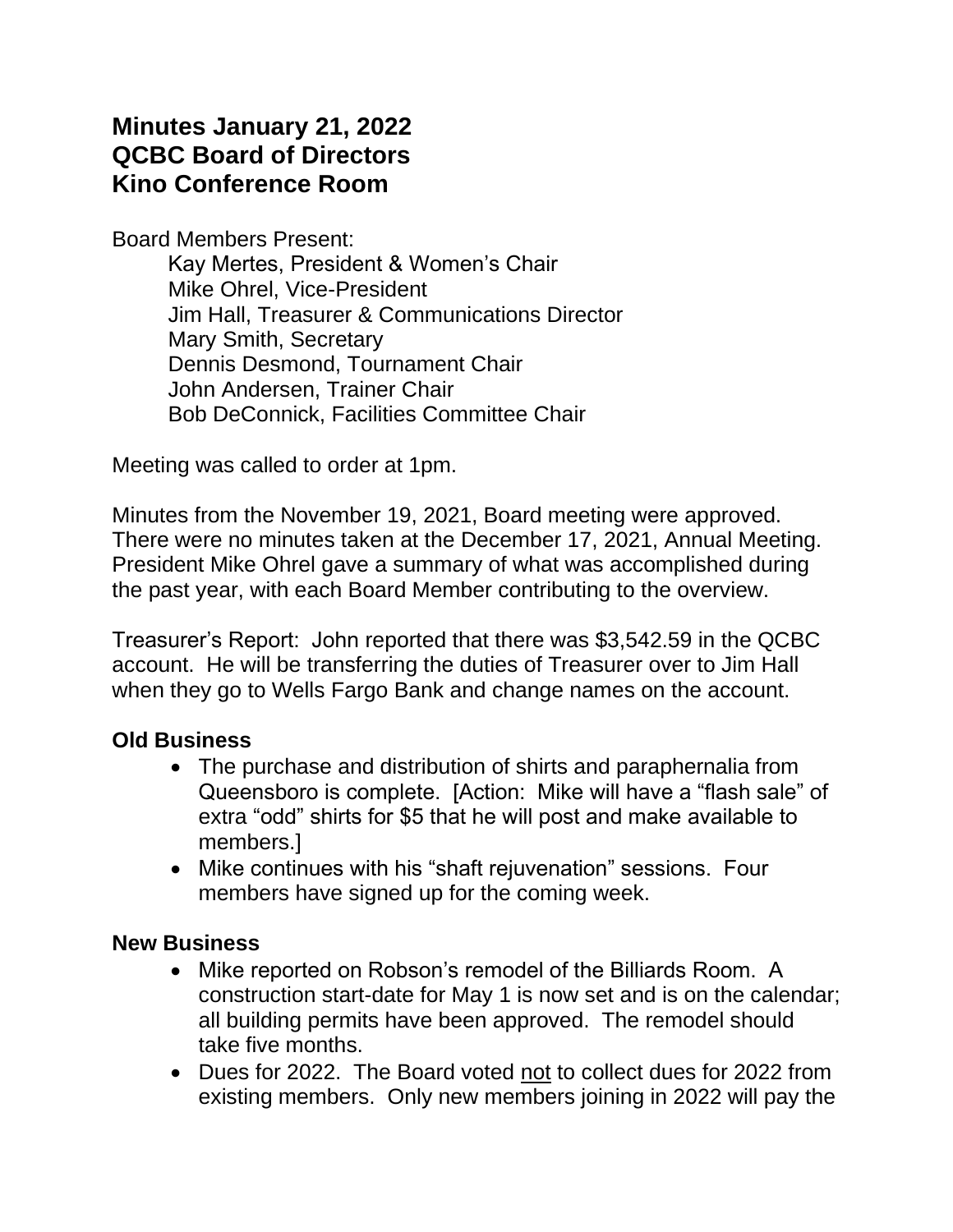\$10 "initiation fee." The membership application form needs to be updated with "2022 Dues" and the change of contact information from John Andersen to Jim Hall. [Action: Jim will make the changes to the form; Mary will make copies to be placed in the Kiosk at the clubhouse and in the Billiards Room.]

• Melani Caron was informed of the theft of the cue sticks from the Billiards Room. She will reimburse the club for the two that we bought, not the ones donated to the club. We must submit an invoice. [Action: Kay] It was agreed that we should have three cameras in the renovated Billiards Room. [Action: Mike will contact Jack Sarsam and see if Robson will install cameras.]

## **Updates to QCBC Website**

- [Action: Jim is setting up new passwords for Admin Google and Skedda accounts for the Board.]
- [Action: on Jan. 27 a photo of the women members, who play pool on Thursday morning, will be taken to replace an old photo on the QCBC website.]
- Kay would like there to be access to the Club Charter on the QCBC website. [Action: Jim will set this up as a PDF form.]
- [Action: Mary will contact Daryl Laux to update the QC website, so that the contact person is Kay Mertes and not Mike Ohrel. Jim will make sure that emails to *gcbilliardsclub@gmail.com* will go to Kay, not Mike.]
- [Action: Jim will update the QCBC website with names of new Board members and positions, and other information under the History and Learning tabs.]
- The Board agreed that when reservations for a table are made on Skedda, the party must arrive within 10-minutes of the beginning scheduled time or the table is forfeited to someone else who would like to play. For example, if a person reserves a table from 2-4pm, he/she must arrive by 2:10pm, not 2:30 or 3pm. [Action: Jim will post this on Skedda; Kay will make signs to hang on the doors of the Billiards Room.]

## **Group Updates**

• Kay said the Ladies Pool session on Thursday has been uneven the last couple of months with few ladies participating.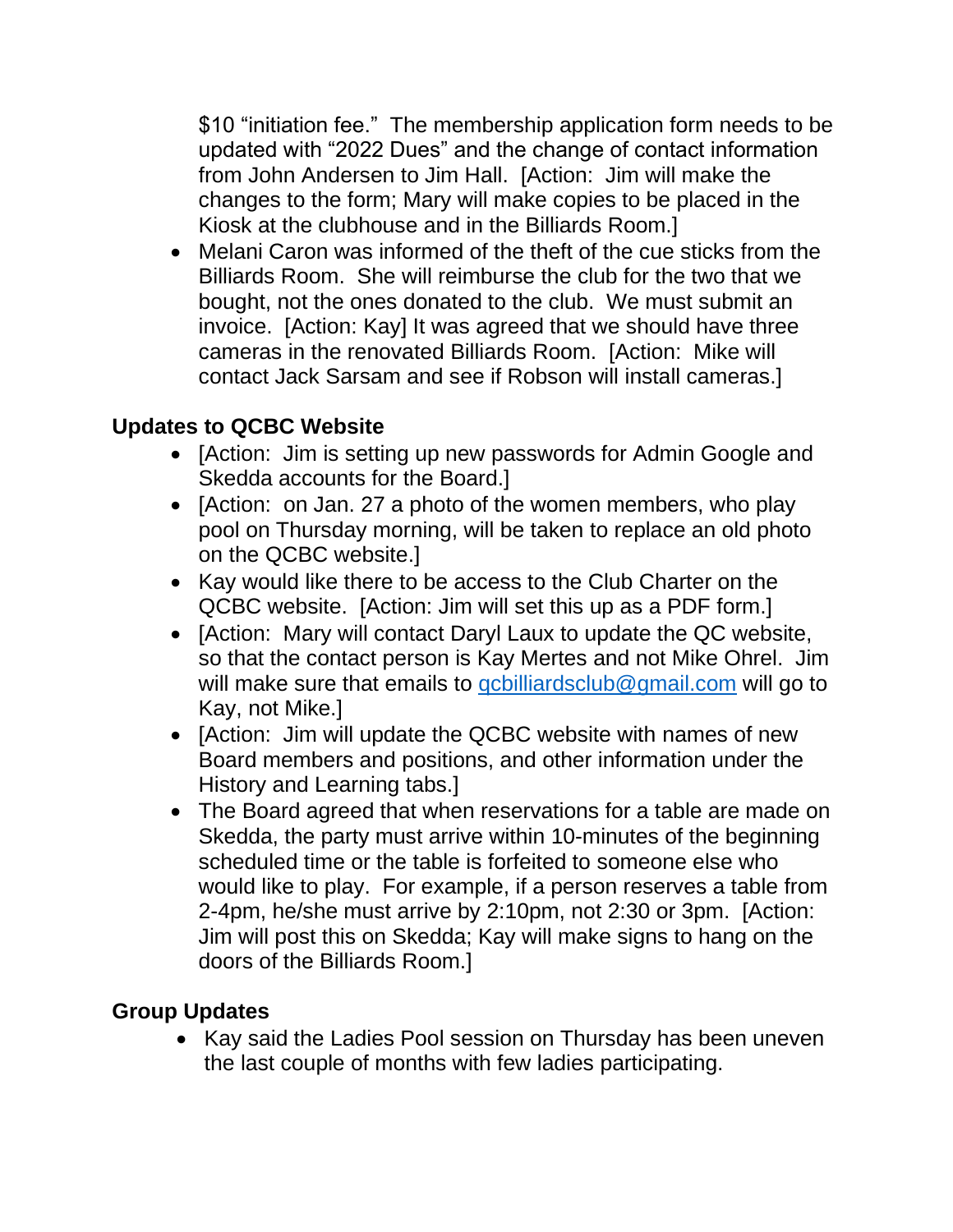- Dennis gave an update on tournaments that are coming up the rest of January and in February. We have members who will be participating in the Senior Games on January 25 at Pockets in Tucson. On January 29 we have a small team travelling to Voyager in Tucson. There will be an In-House 10-ball tournament on February 1. Mission Royal from Casa Grande will be at Quail Creek on February 12 for a tournament. And on February 19, QCBC travels to Sun City in Oro Valley for a tournament.
- Mike reported that Men's 8-ball activity on Monday, Wednesday, and Friday mornings is constant with 10-12 players; half of them go to lunch on Friday.
- Mike also reported that Couples Play was like a roller coaster-- one week lots of participants; the next only one or two couples.

## **Training and Schedule**

 [Action: John will initiate lessons for members.] He will set up a day and time (probably 4pm) with half-hour classes. The Board agreed that the skill taught should be specific and that there would be a sign-up sheet. John will work with only 2-3 people. He will recruit other "teachers" from our members to provide lessons in skills, such as banking. The hope is that all new members will profit from this, as well as members who want to review and improve certain skills.

### **Tabled Business**

- The QCBC budget request for a display cabinet is on hold until we get the new Billiards Room next fall.
- Membership drive.

### **Closed Items since last meeting**

- By-laws are updated and approved.
- Election of 2022 officers is complete.

### **Other**

[Action: Bob will provide a new sign-up sheet for scheduling the cleaning of pool tables—to be placed in the Billiards Room.]

The next Board Meeting will be held Friday, February 18, 2022, at 1pm in the Kino Conference Room.